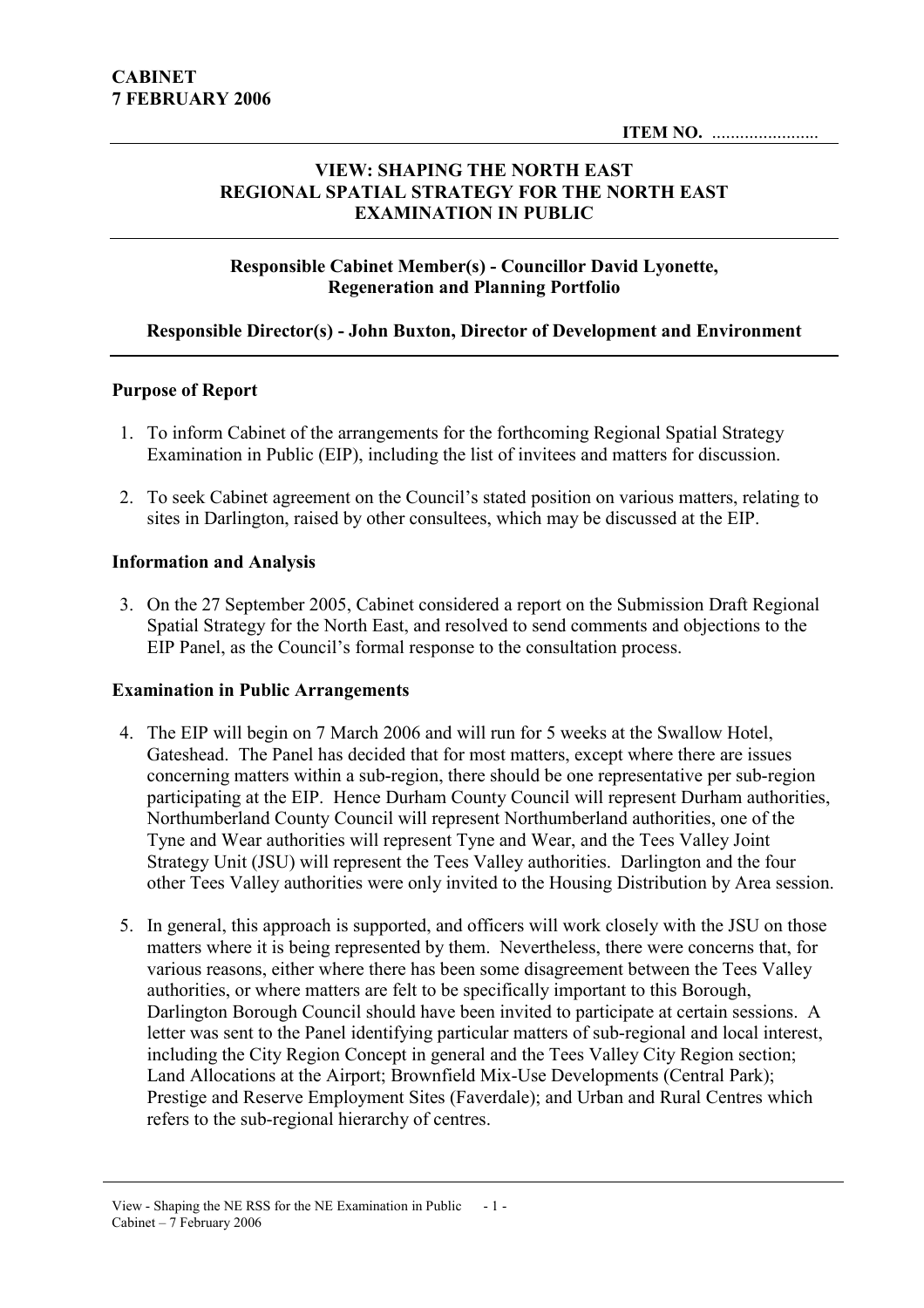6. At the first preliminary meeting held by the EIP Panel in December 2005, it was stated that Darlington Borough Council would be invited to the session on the Airports. The revised List of Participants does not invite this Council to any other matters. However, there is scope to sit behind the JSU representative at relevant sessions and provide information to the Panel if required, which would allow input to the debate as necessary. In addition, the Council will submit written statements on the key matters, to be considered by the Panel, or will endorse statements prepared by the JSU where they represent the Council's views.

# Additional Submissions

7. As Members will be aware, Cabinet resolved to send various comments and objections, in relation to the Submission Draft RSS, to the Panel as part of the formal consultation process. These will be supplemented by more detailed written statements for the EIP. In addition, other submissions were made by companies in relation to key sites within the Borough. It is important that, where these issues are discussed at the EIP, or considered by the Panel as written evidence, this Council has taken a view as to whether their submissions should be supported or commented on. The three main issues are set out below followed by a recommended Council response/position to take to the EIP.

# Land at the Airport

- 8. Turley Associates, on behalf of Durham Tees Valley Airport (DTVA), have written in support of much of the RSS as it relates to DVTA and airport policy generally. However, an objection has been submitted to the inclusion of a detailed list of 'airport related' uses which, it is argued, is not properly a matter for an RSS. Furthermore, the objection states:
- 9. "We are not aware of any other RSS which adopts such a prescriptive approach to this matter. This level of detail is usually (and more appropriately) addressed in the context of individual planning applications."
- 10. With further work on defining 'airport related uses' planned as part of the Northern Way, DVTA argue that the results of this work should be known before final decisions on definitions are made which may require a subsequent change to RSS.
- 11. Although, the Council did not object to the list of airport related uses in the Submission Draft RSS, further consideration suggests support for the DVTA position is warranted. Not only is such a detailed list inappropriate for a regional policy document, but on closer examination, the list provided in the RSS misses out many types of activities which are aviation related and conversely, includes activities which would not be acceptable, e.g. an apron or fuel facility would not be appropriate within a prestigious airport B1 development. It would be more appropriate for potential uses to be covered through the Local Development Framework (LDF) process or through a planning application.

# Lingfield Point

12. Marchday Group Ltd, owners of the 50 hectare site at Lingfield Point, including the former BAT factory, submitted a number of statements of support and objections to the draft RSS regarding the future of the site. In essence, the representations suggest that:

View - Shaping the NE RSS for the NE Examination in Public - 2 - Cabinet – 7 February 2006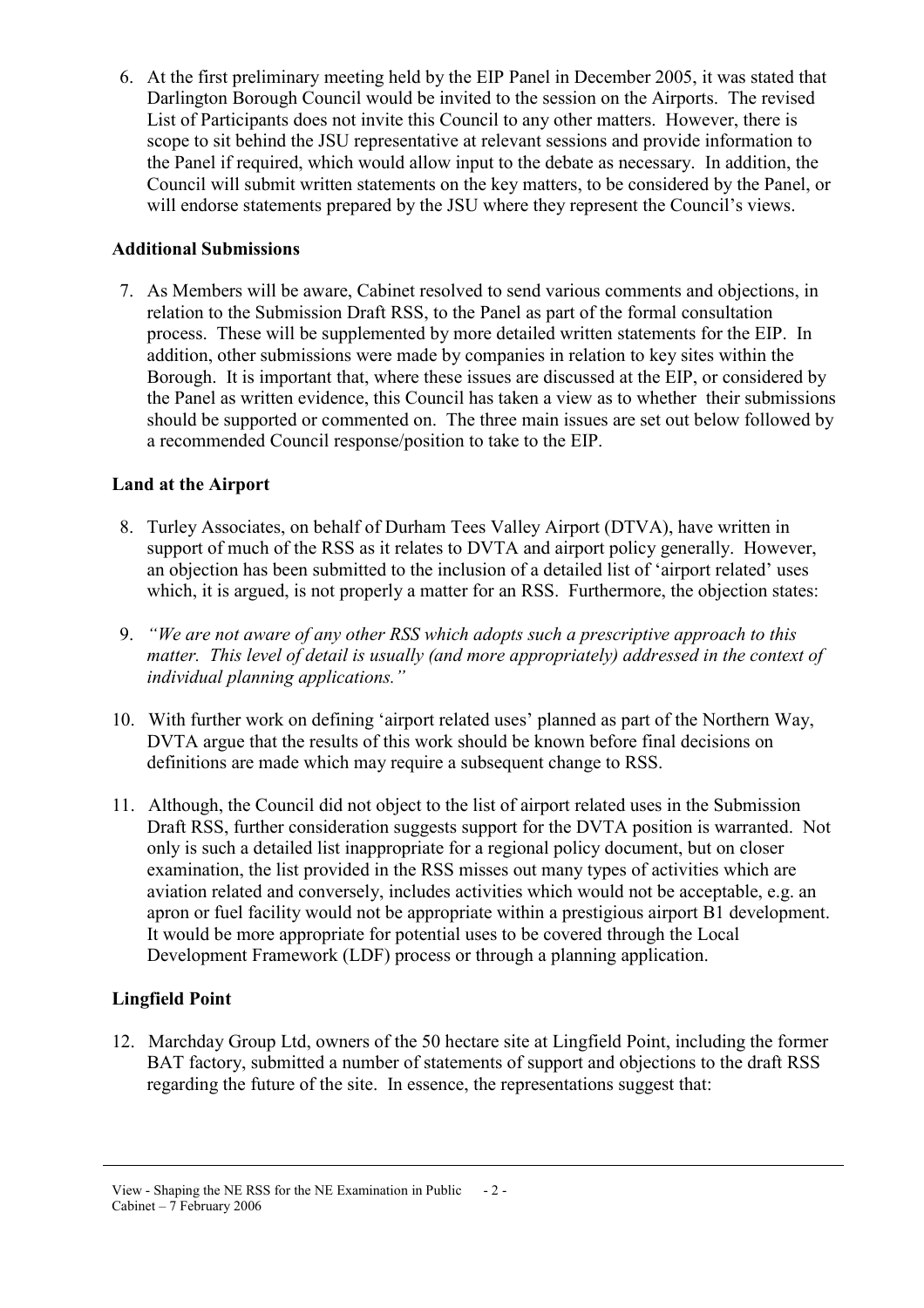- (a) The renaissance of Darlington is fundamental to the long term prosperity of the North East.
- (b) Darlington needs to be recognised as a town with a catchment that is deserving of a regional planning policy framework that reflects its unique spatial location and that the settlement will need to confront quite a different range of social/economic issues than other locations throughout the Tees Valley and North East.
- (c) Housing market failure is not an issue for Darlington and rather, matters associated with affordability may emerge during the time period to which the RSS relates. Restricting Darlington to a low level of annual housing growth may exacerbate this trend adversely impacting on the wider regeneration objectives for the town and as identified in the draft Regional spatial strategy and by the Borough Council.
- (d) Lingfield Point is a regeneration opportunity of a substantial size within a sustainable location that will positively contribute to Darlington's renaissance and that it should be specifically referenced within the RSS as a mixed use brownfield site renewal opportunity of regional importance, [alongside Central Park]. This will then allow an appropriate policy framework to be established for the site through Darlington's LDF.
- (e) It provides a unique opportunity for an exemplar mixed use urban regeneration project comprising of a variety of land use and housing types that will all greatly assist in enabling Darlington to attain a critical regeneration mass.
- (f) The Draft RSS should commit to promoting implementation of the Eastern Transport Corridor [which would run alongside the Lingfield Point development].
- 13. Notwithstanding the representations made by Marchday, proposals for the mixed use development are at the concept stage, although reference is made by the Company to a series of linked residential neighbourhoods, supported by further commercial, retail, leisure and community uses, all set within a highly sustainable urban environment. Early discussions between Council officers and Marchday representatives have raised a number of issues, relating to proposed housing types and numbers, site sustainability and accessibility in their broadest sense, mix of uses and levels of integration within the site but also in relation to the surrounding area. It is accepted that redevelopment/reuse of the BAT factory is a significant issue facing the Borough, and that Marchday have produced some innovative and popular schemes within redundant industrial units at Lingfield Point. However, recommending that the Council support Marchday's representations, at this relatively early stage, without more detail, is difficult.
- 14. The suggestion that this site is of sub-regional, if not regional significance is supported by the extent of the vacant floorspace at Lingfield Point (approaching one million sq ft), the reuse or redevelopment of which is a significant issue for the sub-region. There may be an opportunity, given the owner's aspirations, to achieve an exemplar development of regional significance. The sites currently included in Policy 13 of RSS (Regional Brownfield Mixed-Use Developments) are all Tees Valley Regeneration schemes, however.
- 15. Members will be aware that the issue of housing provision figures has run through the RSS preparation process with Tees Valley Boroughs submitting holding representations pending further work on the figures by the JSU. This Council has stated that housing growth linked with economic growth should not be restricted, in what is an area of housing demand, by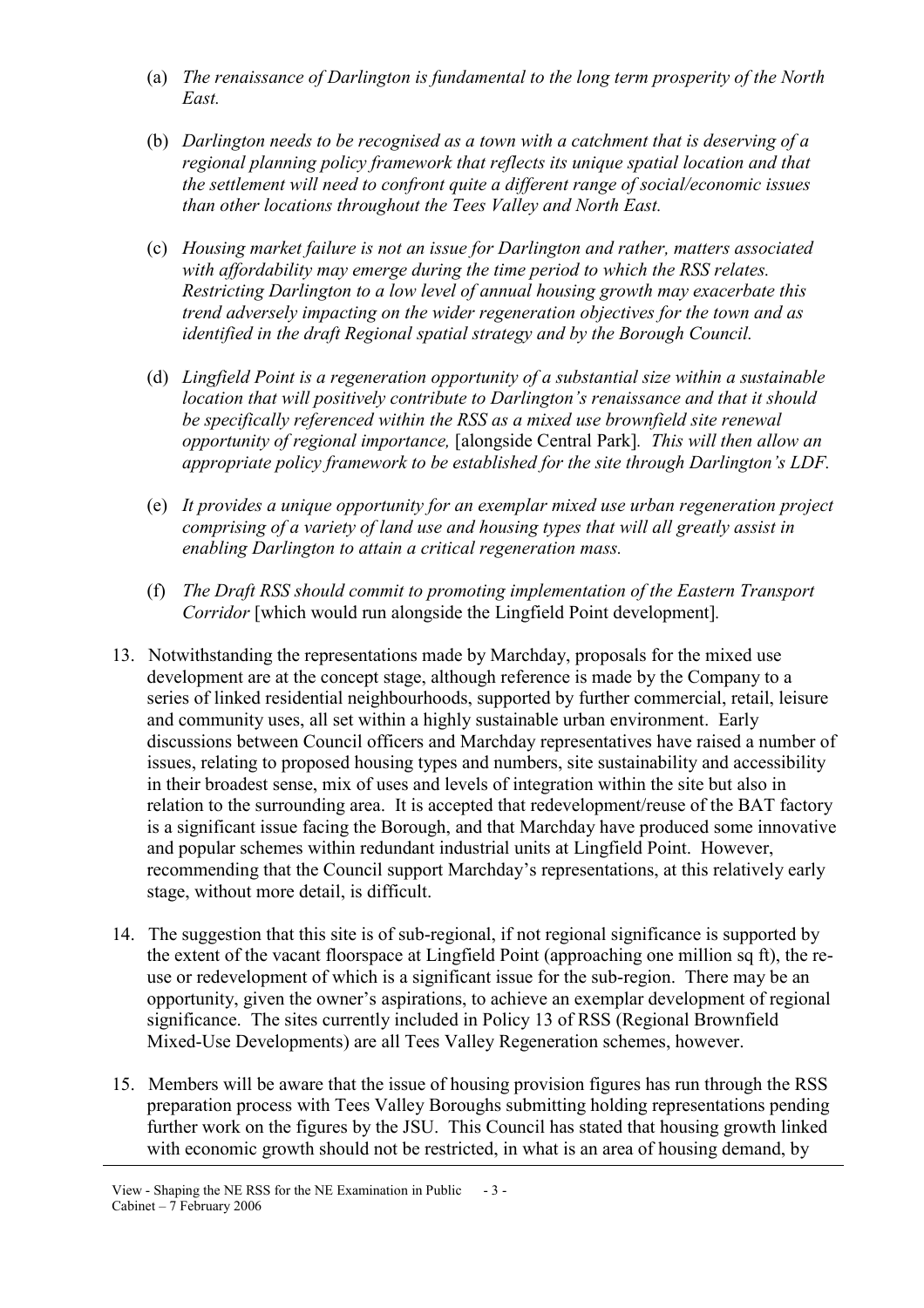unrealistic housing allocations. As such Marchday's representations on housing warrant some support. However, without a clearer understanding of the level of housing proposed in what is referred to by Marchday as a "mixed use and predominantly residential development", along with the implications for the wider housing and development strategy for the Borough, unreserved support for the inclusion of Lingfield Point, alongside Central Park is not felt to be appropriate. There would also be concerns about housing development being isolated from wider residential communities.

- 16. Nevertheless, the future of Lingfield Point is important at the sub-regional level and recognition of the opportunity it presents should be recognised in the RSS. In reaction to the Marchday proposals it is suggested that this Council responds with the following options:
	- (a) Including Lingfield Point under Policy 13 "Regional Brownfield Mixed Use Developments" would be acceptable as long as this did not indicate major housing development is appropriate.
	- (b) Lingfield Point could be included under Policy 19 "Prestige Employment Sites" to reflect its significance as a major sub-regional site for attracting investment and contributing to the role of Darlington as a gateway location.
	- (c) If the Panel does not agree to (a) or (b) above, Lingfield Point should be included in the RSS text where relevant, for example at paragraph 2.112 (which is the description of Darlington's opportunities in the text supporting the Tees Valley City Region policy), highlighting its position as a key strategic site.

## Faverdale Strategic Reserve Site

- 17. Miller Group have a land interest in the major part of the Strategic Employment Reserve Site at Faverdale (Policy 20). The remainder of the identified allocation is owned by Darlington Borough Council. Miller Groups representations are summarised below:
	- (a) RSS refers to the need for an appropriate land portfolio to meet growth sectors. However, it makes no specific or general policy reference to meeting the land needs of logistics, even though its economic importance is recognised. The objector claims that logistics companies are increasingly looking at the North East Region and land requirements should be acknowledged and reflected in RSS policies.
	- (b) The Darlington area lacks a Prestige Employment Site (Policy 19) in its portfolio. Bearing in mind the Faverdale sites strategic and gateway location in the Region and sub-region, and having considered it against the criteria laid down under Policy 19 for identifying Prestige Employment Sites, the objector argues that it should be included under policy 19 for logistics.
	- (c) The objector is also concerned that the relative emphasis between Policies 19 and 20 presupposes delivery agencies give priority to Policy 19 sites. Without its inclusion in Policy 19, the economic potential of Faverdale will be downgraded simply as a reserve site. Furthermore 'Reserve' status maintains uncertainty as to whether the site will eventually be developed. This uncertainty discourages up front site servicing and site preparation that provides a marketable land product. As such, the objector feels that if Policy 20 is to have any effect and real contribution to the regional land portfolio, it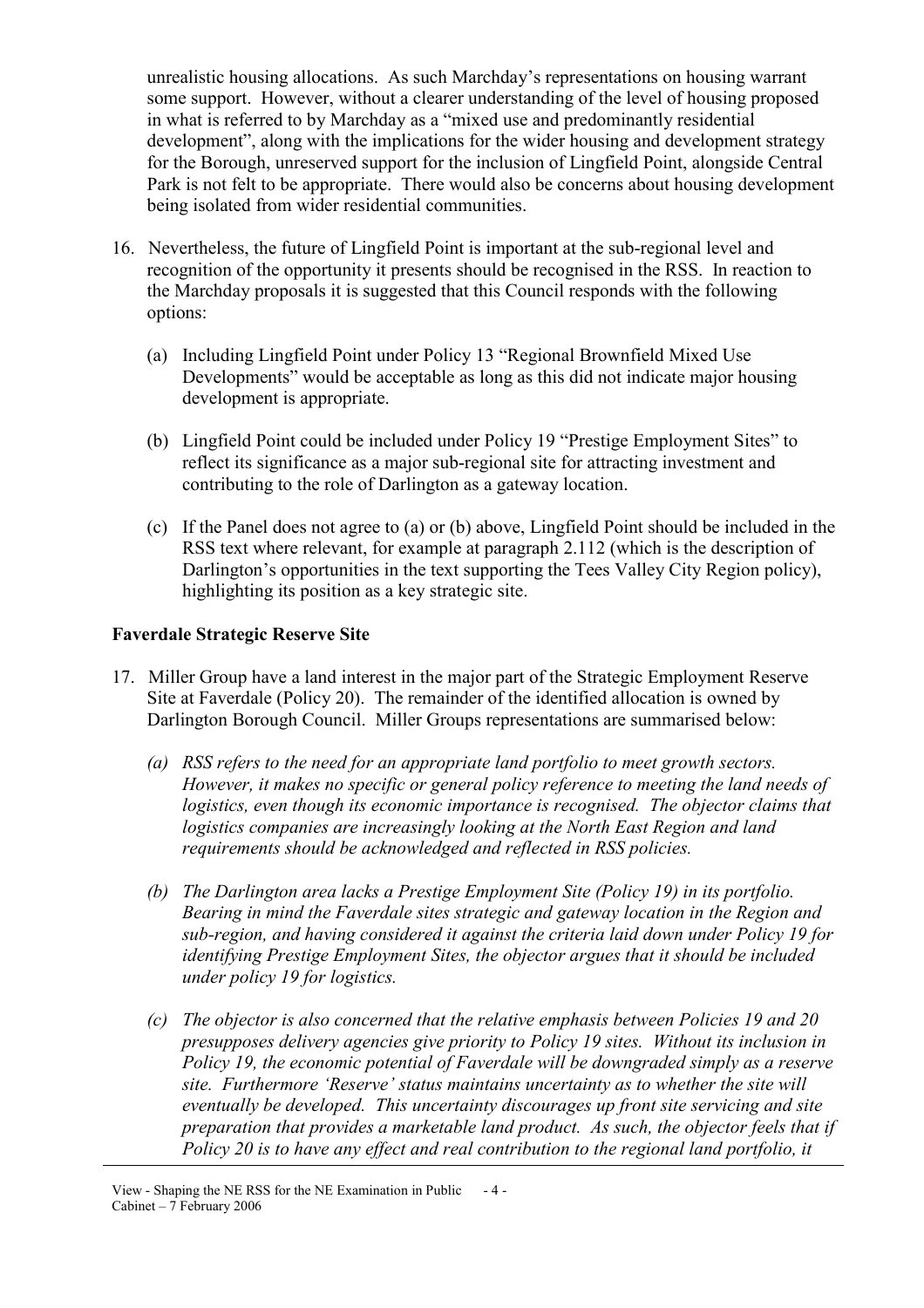requires a more purposeful and less restrictive approach.

- (d) The objector also believes that the RSS should have a specific policy to identify strategic logistics sites, and that Faverdale would be a prime candidate for inclusion. Such a policy would identify and promote specific land opportunities for logistics as part of the Region's land portfolio.
- (e) To summarise, the objector wishes to see the Faverdale site included in Policy 19 (Prestige Employment Sites) as a specialist logistics site. If this is not accepted by the Panel, and it is to remain in Policy 20, the wording of the Policy should be amended to remove the priority given to Prestige Sites and to provide a more positive and proactive approach to site delivery. If the Panel were to accept the idea of a new policy for logistics development which identifies Faverdale as such, then the objector would be willing to see Faverdale deleted from Policy 20 and not included in Policy 19.
- 18. This Council did not object to the Reserve Site allocation of Faverdale at the Submission Draft Stage of RSS, acknowledging that it reflected the longstanding allocation identified in the Darlington Local Plan and Tees Valley Structure Plan. A key statement in the supporting text to the policy highlights the role of strategic reserve sites as ensuring that the region can respond quickly to the potential needs of large-scale inward and mobile investors. The reserve status could create uncertainty among developers and therefore be seen as restrictive in terms of delivering the site. This could make responding quickly to investors difficult and therefore put off investment. The ability to respond quickly to requests from developers requiring large sites was highlighted by the requirements of Argos last year.
- 19. Having reconsidered the approach to the Faverdale site, in light of the recent Argos development and likely demand for logistic development in this location, it is recommended that the Council submit the following views to the EIP.
	- (a) There does appear to be significant market demand for logistics, which the Faverdale Strategic site is perhaps uniquely placed to meet in the region. However, identifying Faverdale as a prestige employment site solely for logistics may prove too restrictive if other uses come forward. Identifying Faverdale as a prestige site for logistics and other uses would be welcome.
	- (b) A "regional logistics site" policy would be supported which identified Faverdale, providing the site was not restricted to this use.
	- (c) The Council supports the view put forward by Millers which suggests a more "purposeful and less restrictive approach" through Policy 20.

# Outcome of Consultation

20. No formal consultation was undertaken in the preparation of this report.

# Legal Implications

21. This report has been considered by the Borough Solicitor for legal implications in accordance with the Council's approved procedures. There are no issues which the Borough